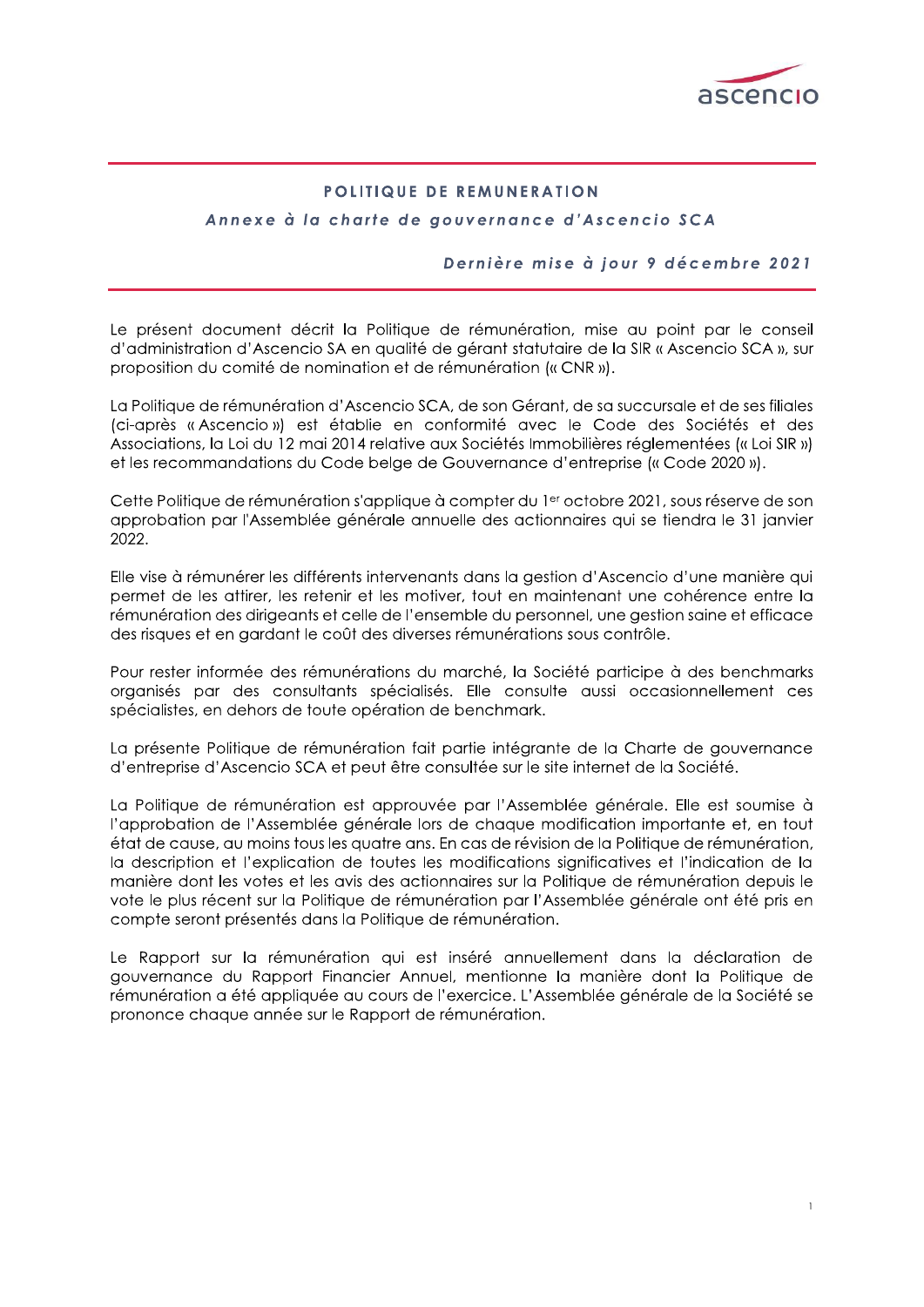

#### Politique de rémunération du gérant statutaire, Ascencio SA 1.

a. Processus décisionnel

Le mode de rémunération du gérant statutaire est décrit dans les statuts d'Ascencio SCA. Il ne peut donc être modifié que par une décision de modification des statuts prise par l'Assemblée générale des actionnaires d'Ascencio SCA.

b. Composition de la rémunération

Le gérant recoit une part du bénéfice de la SIR. Il aura, en outre, droit au remboursement de tous les frais directement liés à la gestion de la SIR. La part du gérant est calculée chaque année en fonction du dividende brut de l'exercice comptable concerné tel qu'approuvé par l'Assemblée générale de la Société. Cette part est égale à 4 % du dividende brut distribué. La part ainsi calculée est due au dernier jour de l'exercice concerné mais n'est payable qu'après l'approbation du dividende par l'Assemblée générale de la Société.

Le calcul de la part du gérant est soumis au contrôle du commissaire.

L'intérêt d'Ascencio SA, dont la rémunération est liée au résultat de la SIR, est donc convergent avec l'intérêt de tous les actionnaires.

### 2. Politique de rémunération des administrateurs non-exécutifs d'Ascencio SA

a. Processus décisionnel

La rémunération des administrateurs non exécutifs d'Ascencio SA est fixée par l'Assemblée générale d'Ascencio SA, sur proposition de son conseil d'administration, qui lui-même a reçu des propositions du CNR.

Cette rémunération est à charge d'Ascencio SCA. Cette répartition des compétences fixée par la loi garantit l'absence de conflits d'intérêts (potentiels) à ce niveau.

b. Composition de la rémunération

La rémunération se compose :

- d'un montant annuel fixe,
- de jetons de présence.

Ces derniers sont attribués aux administrateurs non exécutifs pour leur participation aux réunions du conseil d'administration et pour leur participation aux réunions des comités constitués par le conseil d'administration ; des jetons de présence (un jeton par journée de travail) sont également attribués aux administrateurs chargés par le conseil d'administration de missions particulières, en sus du remboursement des frais exposés (ex. visite de site à l'étranger).

Les administrateurs non exécutifs ne reçoivent pas de rémunération liée aux performances, telles que bonus et formules d'intéressement à long terme et ne reçoivent pas d'avantages en nature ni d'avantages liés à des plans de pension.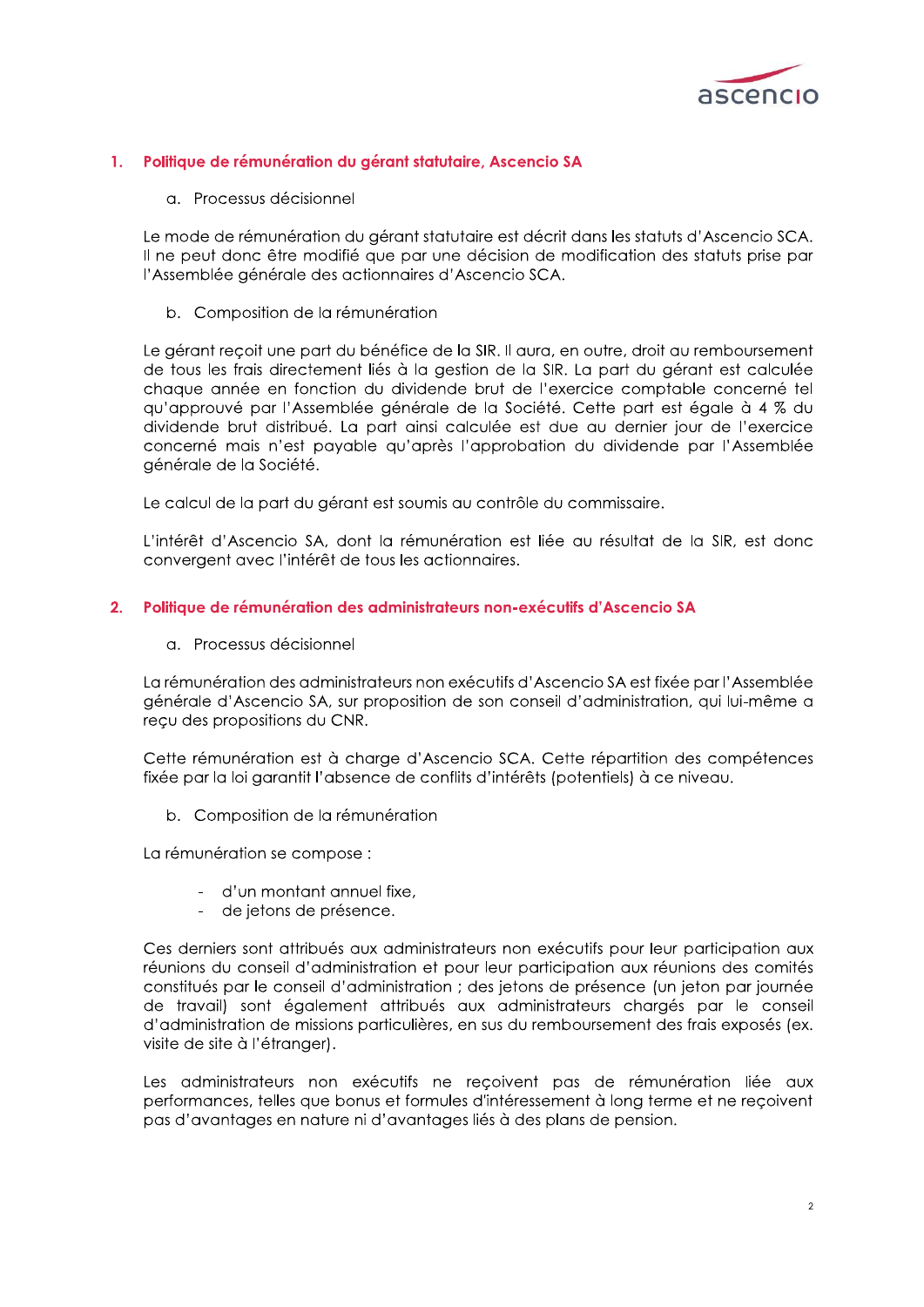

c. Principales caractéristiques des contrats

La Société n'a pas conclu de contrat avec les membres du conseil d'administration. Les administrateurs non exécutifs ont le statut d'indépendant et sont nommés par l'Assemblée générale d'Ascencio SA pour une période de maximum 4 ans. Des délais ou indemnités de préavis statutaires spécifiques ne sont pas prévus et la règle générale de révocabilité ad nutum des administrateurs par l'Assemblée générale s'applique, le mandat des administrateurs pouvant être révoqué à tout moment et sans indemnité de préavis.

#### Le Chief Executive Officer ("CEO")  $3.$

L'administrateur délégué d'Ascencio SA, qui est le seul administrateur exécutif, exerce la fonction de CEO. Il a également la qualité de représentant permanent du gérant statutaire et de dirigeant effectif d'Ascencio SCA au sens de l'article 14 § 3 de la loi relative aux Sociétés Immobilières Réglementées.

Il exerce ses fonctions sous le statut d'indépendant, en personne physique.

Le mandat du CEO en sa qualité d'administrateur exécutif d'Ascencio SA n'est pas rémunéré.

a. Processus décisionnel

La rémunération du CEO est fixée par le conseil d'administration d'Ascencio SA, sur proposition du CNR. Le CNR est composé exclusivement d'administrateurs non exécutifs et la majorité de ses membres ont la qualité d'administrateurs indépendants. Ceci permet de prévenir de manière adéquate les conflits d'intérêts potentiels concernant la détermination, la révision et la mise en œuvre de la Politique de rémunération du CEO.

De plus, le CEO n'est pas présent lorsque le CNR statue sur sa rémunération. Enfin, les dispositions légales en matière de conflit d'intérêts sont également d'application.

b. Composition de la rémunération du CEO

La rémunération en tant que CEO est fixée par le conseil d'administration, sur proposition du CNR et est à charge d'Ascencio SCA. Cette rémunération se compose d'une partie fixe et d'une partie variable.

- 1. La rémunération fixe est déterminée sur la base de comparaisons avec les rémunérations fixes du marché pour une fonction comparable dans une société de taille comparable. Elle est attribuée indépendamment de tout résultat et est non indexée.
- 2. La rémunération variable (en espèces uniquement) récompense une prestation de qualité répondant aux attentes, en matière de résultats, de professionnalisme et de motivation. Cette rémunération variable ne peut être accordée que pour autant que (a) la partie de la rémunération variable qui dépend des résultats ne portent que sur le résultat net consolidé de la Société, à l'exclusion de toute variation de la juste valeur des actifs et des instruments de couverture et (b) qu'aucune rémunération ne soit accordée en fonction d'une opération ou transaction spécifique de la Société.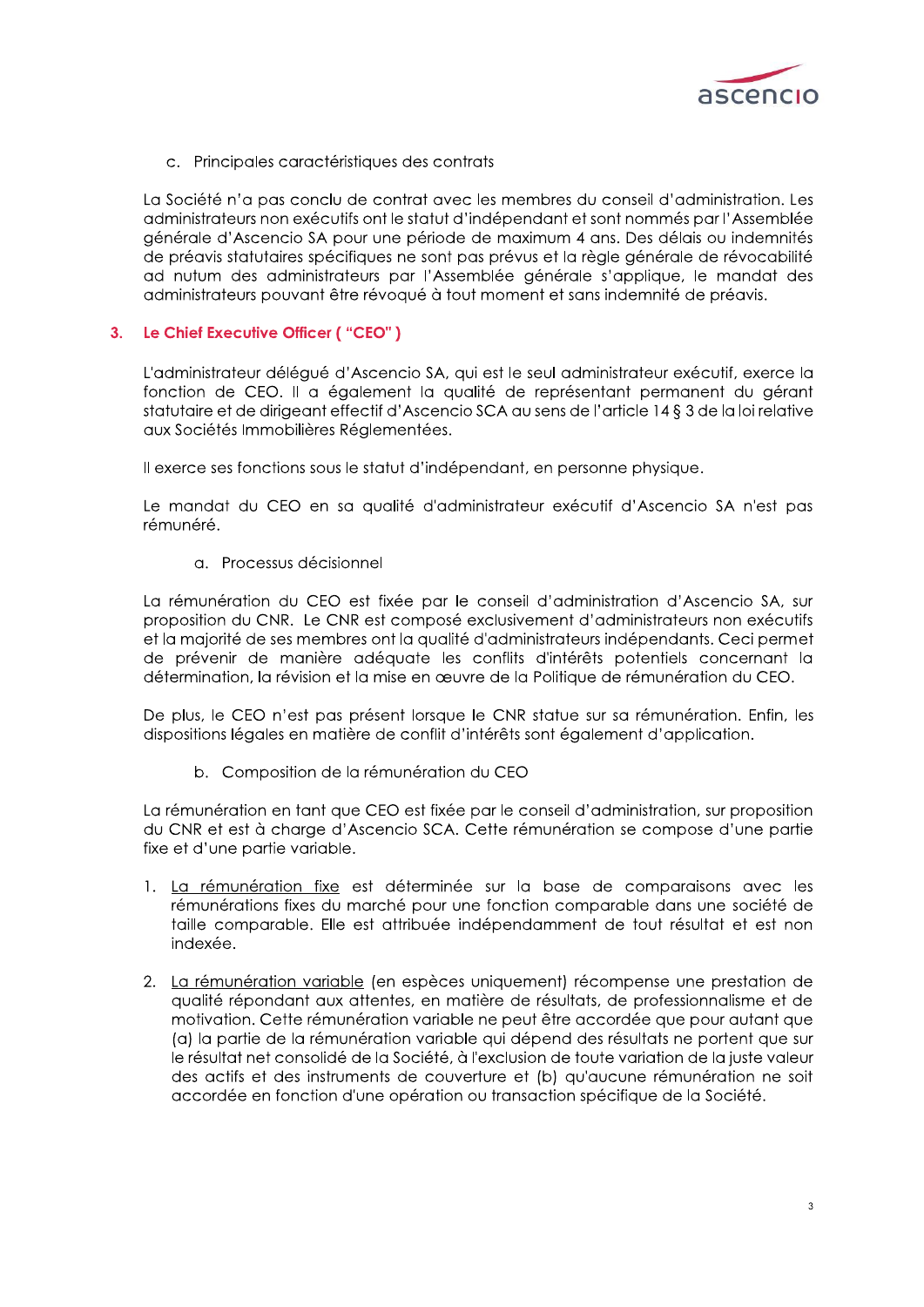

En application des principes qui précèdent et sur proposition du CNR, la rémunération variable se compose de deux parties :

- 2.1. Rémunération variable à court terme du CFO
	- 2.1.1. Rémunération variable à court terme cible

Le montant cible de la rémunération variable à court terme du CEO (soit le montant lié à la réalisation de 100 % des objectifs) représente maximum 25 % de la rémunération annuelle totale. Les objectifs portent sur une période de référence d'une année (du 1er octobre au 30 septembre).

2.1.2. Critères d'évaluation de la rémunération variable à court terme

Les critères pour l'évaluation de la performance du CEO et leur pondération relatifs à la rémunération variable à court terme ont été fixés comme suit, répartis en deux volets :

1<sup>er</sup> volet, représentant 80 % de la rémunération variable cible à court terme : critères liés à la performance de la Société (ces objectifs sont communs à l'ensemble du comité exécutif).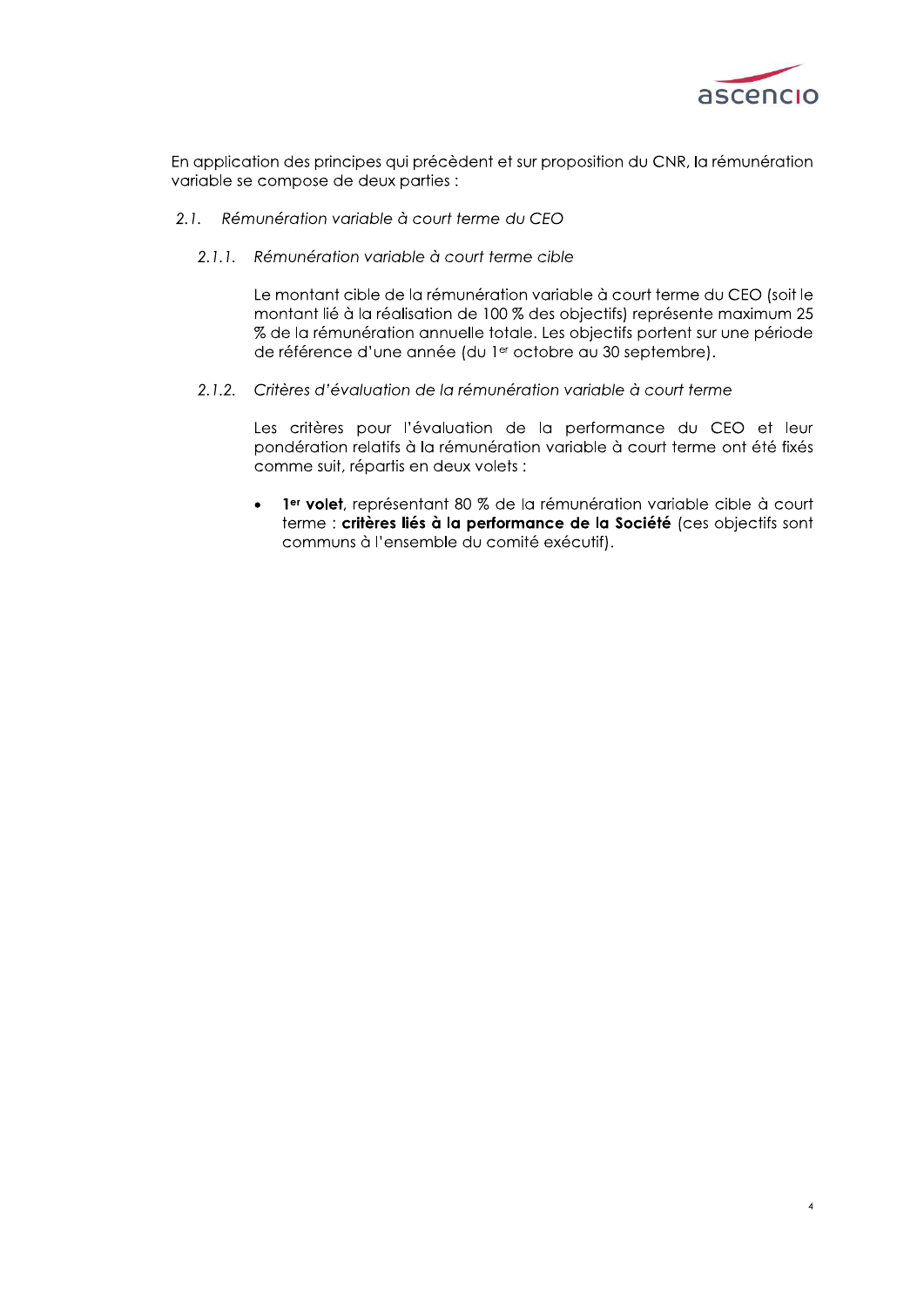

|                    | <b>Critères</b>                                                                                          | Méthode d'évaluation                                                                                                                                                                                                        |
|--------------------|----------------------------------------------------------------------------------------------------------|-----------------------------------------------------------------------------------------------------------------------------------------------------------------------------------------------------------------------------|
|                    | <b>Critère Corporate</b>                                                                                 |                                                                                                                                                                                                                             |
|                    | Résultat net courant par action (EPRA<br>Earnings) et mise en œuvre de la stratégie                      | Critères financiers à comparer par rapport au<br>marché                                                                                                                                                                     |
| Critère immobilier |                                                                                                          |                                                                                                                                                                                                                             |
|                    | Performance immobilière du portefeuille                                                                  | Ce critère comprend notamment les critères<br>financiers et quantitatifs suivants : le taux<br>d'occupation, la valeur du portefeuille<br>likeforlike, les revenus locatifs likeforlike et la<br>croissance du portefeuille |
| Critère financier  |                                                                                                          |                                                                                                                                                                                                                             |
|                    | Coût de financement, diversification des<br>sources de financement et des instruments<br>de couverture   | Critères financiers et quantitatifs à comparer<br>par rapport au marché                                                                                                                                                     |
|                    | Critère lié à la gestion des ressources humaines                                                         |                                                                                                                                                                                                                             |
|                    | Mise en œuvre de plans de développement<br>et d'une gestion visant à attirer & développer<br>les talents | Critères qualitatifs et quantitatifs                                                                                                                                                                                        |
|                    | Critère lié à la communication et au marketing de                                                        |                                                                                                                                                                                                                             |
|                    | l'entreprise                                                                                             |                                                                                                                                                                                                                             |
|                    | Développement de la « corporate identity »<br>et de la communication envers tous les<br>stakeholders     | Critères qualitatifs et quantitatifs                                                                                                                                                                                        |

2<sup>ème</sup> volet, représentant 20 % de la rémunération variable cible à court  $\bullet$ terme : ces objectifs individuels complémentaires en rapport avec les objectifs précités en correspondance avec les responsabilités spécifiques du CEO sont fixés annuellement sur proposition du CNR. Ceux-ci sont détaillés chaque année dans le Rapport de rémunération.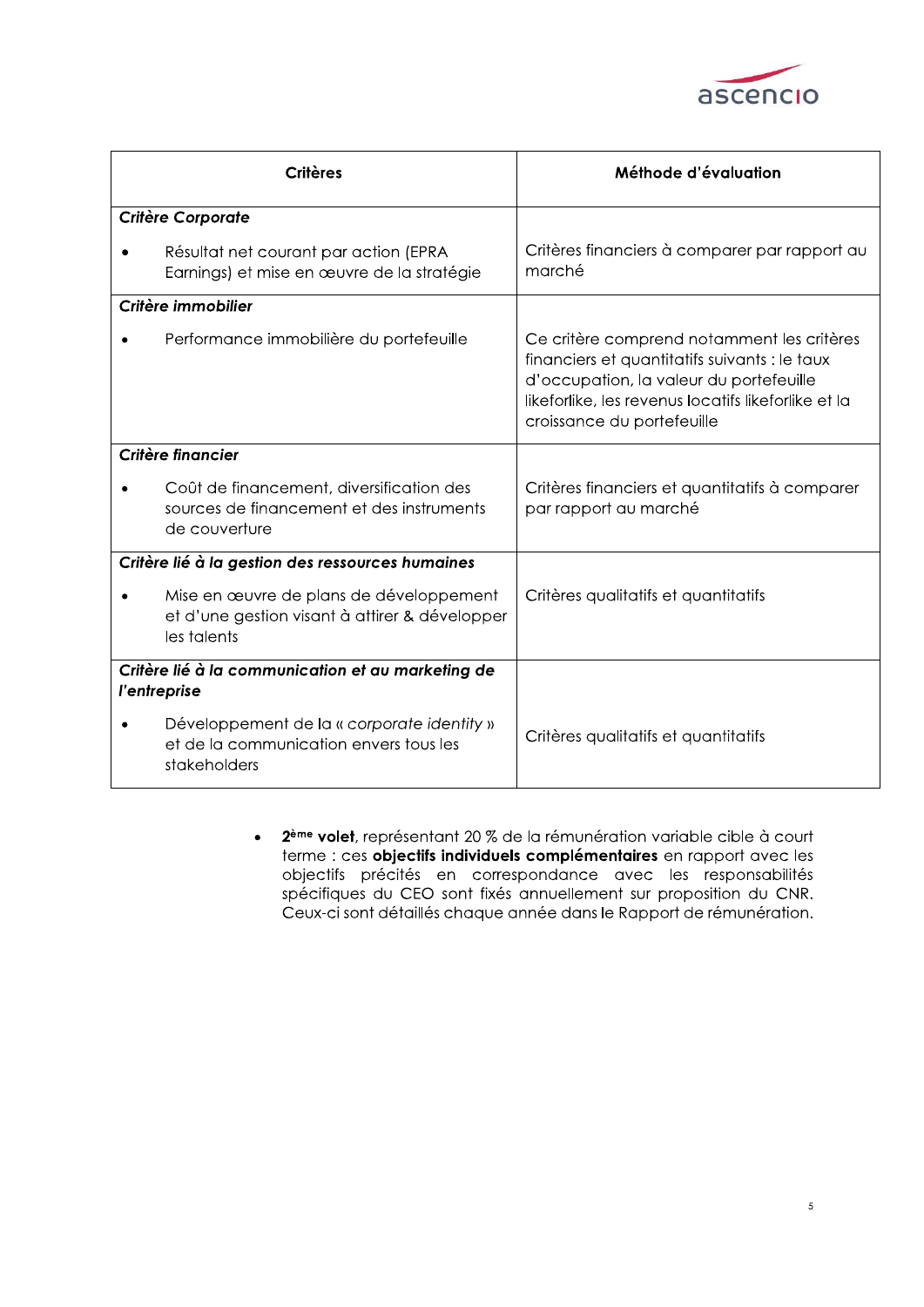

# 2.2. Rémunération variable à moyen terme

## 2.2.1. Rémunération variable à moyen terme cible

Le montant cible de la rémunération annuelle variable à moyen terme (soit le montant lié à la réalisation à 100 % des objectifs) représente maximum 7 % de la rémunération annuelle totale du CEO. Les objectifs portent sur une période de référence d'une année (du le octobre au 30 septembre), mais le paiement est différé (voir ci-dessous).

#### $2.2.2.$ Critères d'évaluation de la rémunération variable à moyen terme

Les critères pour l'évaluation de la performance du CEO relatifs à la rémunération variable à moyen terme ont été fixés comme suit et sont communs à l'ensemble des membres du comité exécutif.

| Critères                                                                                                             | Méthode d'évaluation                                                                                    |
|----------------------------------------------------------------------------------------------------------------------|---------------------------------------------------------------------------------------------------------|
| Mise en œuvre de la stratégie<br>$\bullet$<br>ESG                                                                    | Critères qualitatifs, financiers et<br>quantitatifs à mesurer<br>par<br>rapport au marché et qualitatif |
| Digitalisation de l'entreprise<br>٠                                                                                  | Critères qualitatifs et quantitatifs                                                                    |
| Gestion des<br>ressources<br>$\bullet$<br>humaines - Développement<br>long terme incluant des plans<br>de succession | Critères qualitatifs et quantitatifs                                                                    |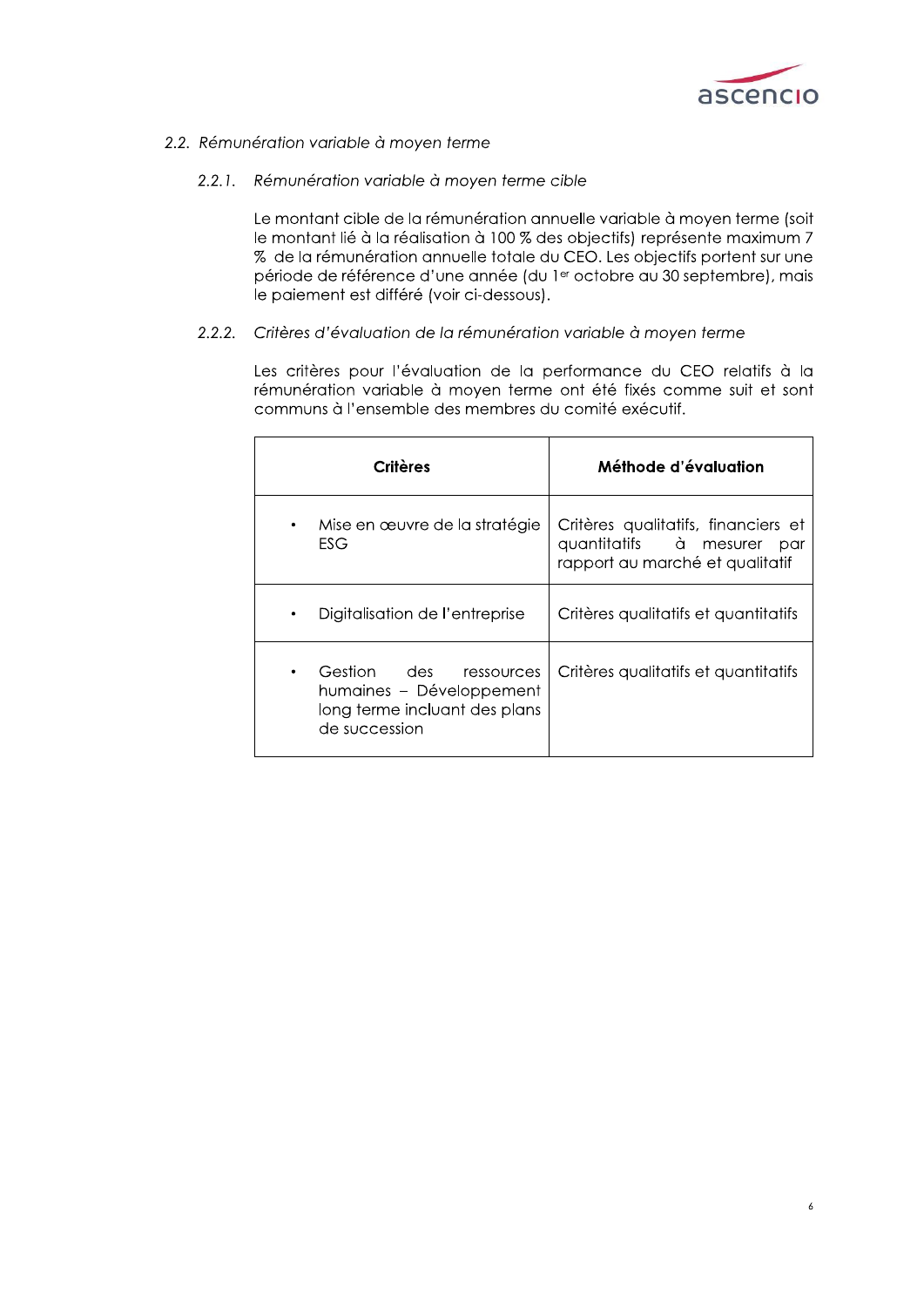

3. Les frais divers : Ascencio prend en charge les frais opérationnels raisonnablement exposés par le CEO dans l'exécution de ses missions, sur présentation de documents justificatifs et, si la nature et le montant l'exigent, sujet à accord préalable du Président du conseil d'administration. Ces frais ne pourront pas dépasser une enveloppe budgétaire fixée chaque année par le conseil d'administration d'Ascencio SA.

Hormis la mise à disposition d'un ordinateur portable et d'une tablette, le CEO ne bénéficie pas d'autre avantage en nature.

c. Mandats dans les filiales et succursale

Le CEO peut exercer un mandat d'administrateur exécutif ou non exécutif, de représentant permanent et/ou de consultance auprès des filiales et de la succursale d'Ascencio SCA. Les rémunérations éventuelles de ces mandats sont intégrées dans le Rapport de rémunération. Sauf stipulation contraire entre les parties, la fin de la convention liant le CEO et Ascencio SCA entraînera la fin des mandats exercés par le CEO auprès des filiales d'Ascencio SCA et de sa succursale.

d. Indemnité de départ

En cas de rupture à l'initiative d'Ascencio SCA de la convention liant le CEO à Ascencio SCA, avant son échéance, et hors les cas prévus contractuellement en cas de manquement ou négligence grave, dans lesquels aucune indemnité n'est due, le CEO a droit contractuellement à une indemnité de fin de contrat égale à 12 mois de rémunération, correspondant à la moyenne mensuelle de la rémunération fixe et variable percue en exécution de la convention le liant à Ascencio SCA au cours des douze mois précédant la rupture.

e. Principales caractéristiques du contrat

Les droits et obligations liées à la fonction de CEO sont formalisé dans une convention de management à durée indéterminée qui reprend les principales dispositions relatives à l'exercice de son mandat, à la confidentialité des informations auxquelles il a accès, une clause de non concurrence et de non débauchage, etc.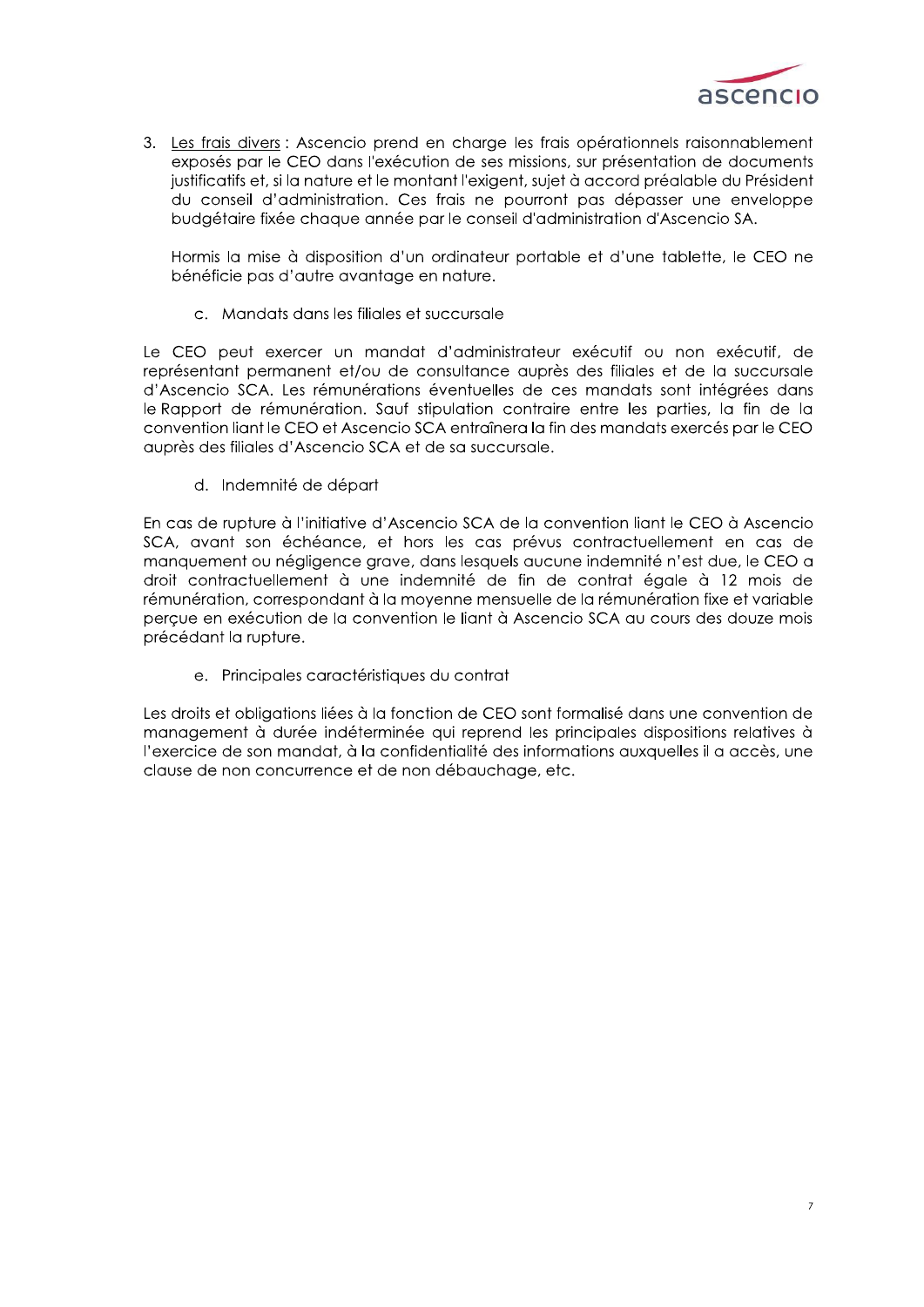

#### Les autres membres du comité exécutif  $\blacktriangle$

a. Processus décisionnel

Le conseil d'administration décide du recrutement, de la promotion et de la rémunération fixe et variable de chacun de ces autres membres du comité exécutif, sur proposition du CNR, qui lui-même aura préalablement entendu le CEO à ce sujet.

- b. Composition de la rémunération des autres membres du comité exécutif
- 1. La rémunération fixe est déterminée sur la base d'informations relatives aux niveaux de rémunération pratiqués pour des fonctions comparables, et pour des profils comparables dans des entreprises comparables, notamment financières et immobilières. Ces informations sont recueillies par le CNR.

La rémunération fixe est payée mensuellement, à terme échu et fait l'objet d'une indexation au mois de janvier.

2. La rémunération variable (en espèces uniquement) récompense une prestation de qualité répondant aux attentes, en matière de résultats, de professionnalisme et de motivation.

En application des principes qui précèdent et sur proposition du CNR, la rémunération variable se compose de deux parties :

- 2.1. Rémunération variable à court terme des autres membres du comité exécutif
	- $2.1.1.$ Rémunération variable à court terme cible

Le montant cible de la rémunération variable à court terme des autres membres du comité exécutifs (soit le montant lié à la réalisation de 100 % des objectifs) représente maximum 15 % de la rémunération annuelle totale de l'ensemble des autres membres du comité exécutif. Les objectifs portent sur une période de référence d'une année (du ler octobre au 30 septembre).

 $2.1.2$ Critères d'évaluation de la rémunération variable à court terme

> Les critères pour l'évaluation de la performance des autres membres du comité exécutif et leur pondération relatifs à la rémunération variable à court terme ont été fixés comme suit, répartis en deux volets :

- 1<sup>er</sup> volet, représentant 25 % de la rémunération variable cible à court terme : critères liés à la performance de la Société (ces objectifs sont communs à l'ensemble des membres du comité exécutif). Ils sont identiques à ceux repris ci-dessus pour le CEO.
- 2<sup>ème</sup> volet, représentant 75 % de la rémunération variable cible à court terme. Il s'agit d'objectifs individuels complémentaires en rapport avec les objectifs précités. Il s'agit d'une combinaison d'objectifs de base liés à leurs responsabilités opérationnelles et d'objectifs spécifiques et prioritaires. Ils sont financiers et/ou qualitatifs. Les objectifs financiers comprennent d'une manière générale le taux d'occupation, la croissance, l'EPS, la marge opérationnelle, les projets spéciaux.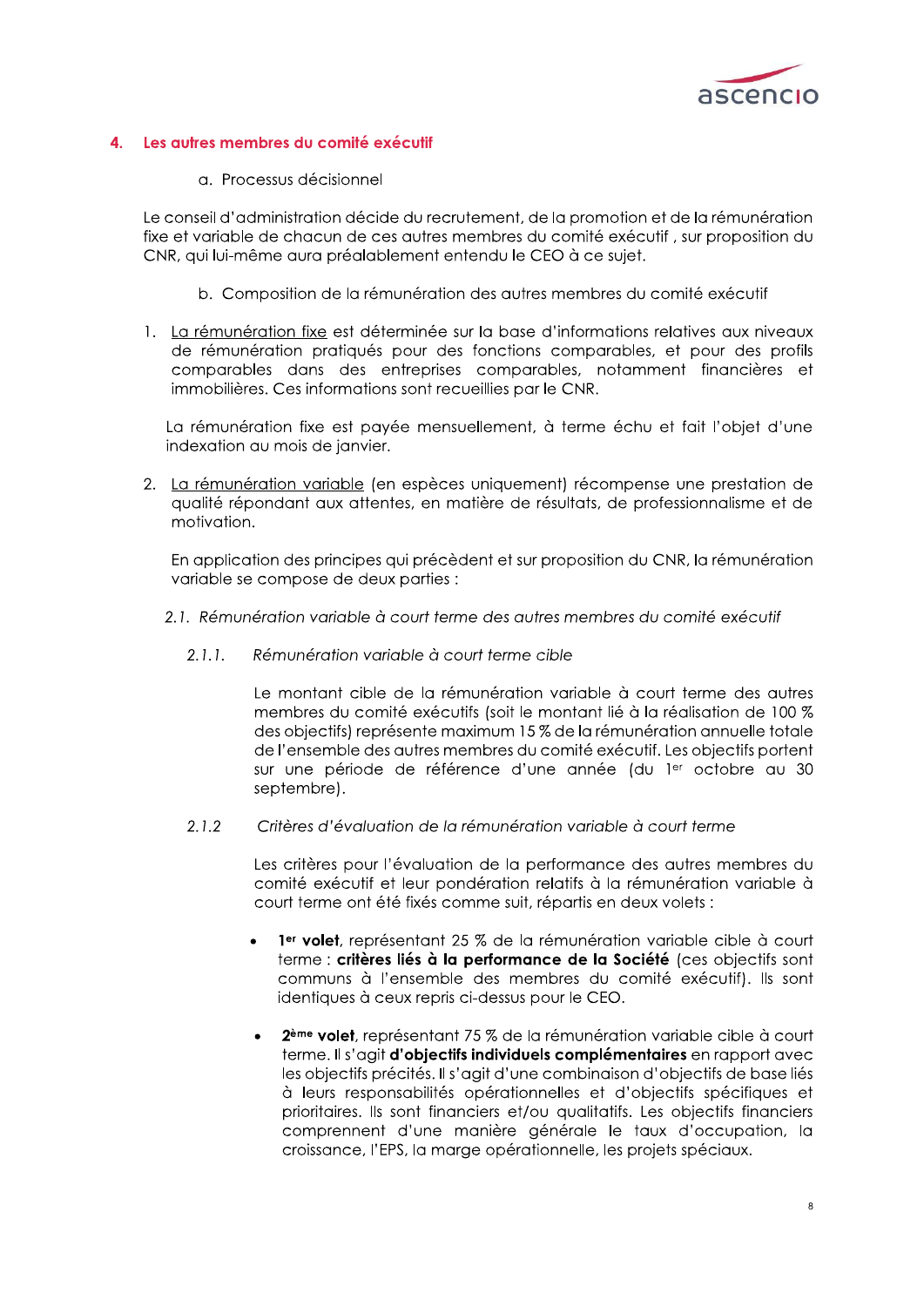

Les critères non financiers peuvent varier d'année en année en fonction des priorités et couvrent typiquement des domaines qui peuvent être catégorisés comme projets d'efficacité, de leadership et d'initiatives. Ces objectifs sont détaillés chaque année dans le Rapport de rémunération.

- $2.2.$ Rémunération variable à moyen terme des autres membres du comité exécutif
- 2.2.1. Rémunération variable à moyen terme cible

Le montant cible de la rémunération variable à moyen terme (soit le montant lié à la réalisation de 100 % des objectifs) représente maximum 9 % de la rémunération annuelle totale de l'ensemble des autres membres du comité exécutif. Les objectifs portent sur une période de référence d'une année (du 1<sup>er</sup> octobre au 30 septembre) mais le paiement est différé (voir ci-dessous).

2.2.2. Critères d'évaluation de la rémunération variable à moyen terme

Les critères pour l'évaluation de la performance des autres membres du comité exécutif relatifs à la rémunération variable à moyen terme sont identiques à ceux repris pour le CEO ci-dessus.

- 3. Les frais divers et avantages de toutes natures : les autres membres du comité exécutif travaillant sous le couvert d'un contrat de travail bénéficient d'une voiture de société et des accessoires qui y sont habituellement liés. Ils disposent également d'un téléphone portable, d'un ordinateur portable et d'un forfait de frais de représentation. Ils bénéficient de contributions patronales à une assurance hospitalisation et à une assurance groupe.
	- c. Principales caractéristiques des contrats avec les autres membres du comité exécutif

Les autres membres du comité exécutif sont rémunérés dans le cadre de contrat de management ou de contrat de travail. Ces contrats sont conclus à durée indéterminée.

Les contrats de travail à durée indéterminée conclus avec les autres membres du comité exécutif ne comprennent pas de dispositions spécifiques en matière de fin de contrat. Les délais de préavis légaux sont applicables.

Les contrats de management prévoient quant à eux les possibilités de préavis suivantes :

- de facon unilatérale, avec un délai de préavis de 4 à 6 mois dépendant de la fonction :
- sans préavis, ni indemnité en cas rupture pour manquement grave.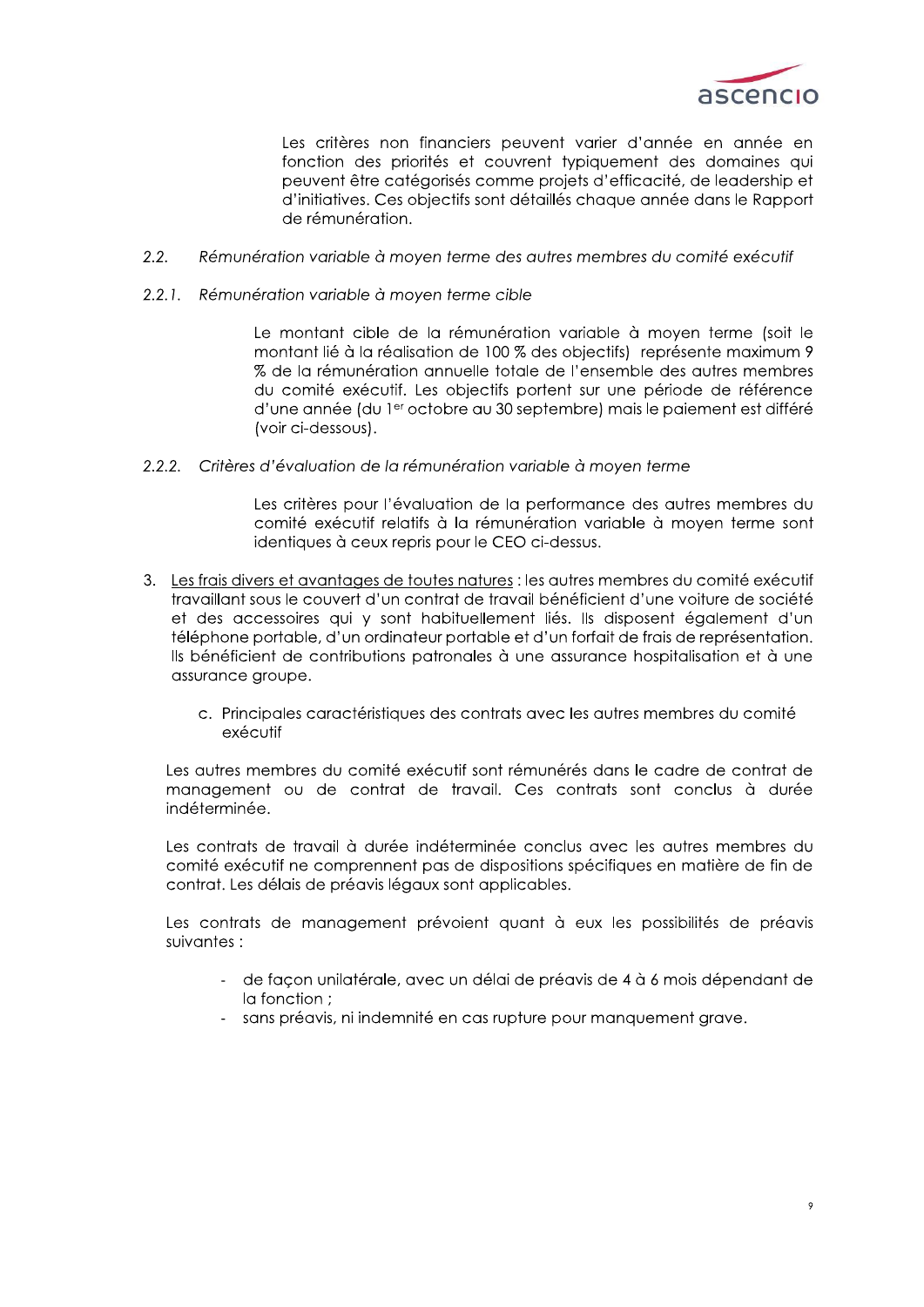

### Autres règles liées à la rémunération variable du CEO et des autres membres du comité  $5<sup>1</sup>$ exécutif

 $5.1.$ Méthodes utilisées pour déterminer si les différents critères de performance ont été réalisés

L'évaluation des critères de performance fait l'obiet d'une discussion et d'une analyse lors d'une session du CNR. La rémunération variable ne peut être octroyée que si les objectifs de performance ont été réalisés sur la période de référence concernée.

À l'issue de l'exercice, il est contrôlé dans quelle mesure les critères financiers ont été atteints à l'aide des données comptables et financières qui sont analysées au sein du comité d'audit.

L'évaluation des critères non financiers est faite par le CNR sur la base d'une proposition motivée du Président du conseil d'administration (pour les performances des CEO), et sur la base d'une proposition motivée des CEO en concertation avec le président du conseil d'administration (pour les performances des autres membres du comité exécutif).

Le CNR transmet ensuite son avis et sa proposition de rémunération variable au conseil d'administration pour décision.

#### $5.2.$ Limite supérieure à laquelle la rémunération variable est soumise

Tant le montant de la rémunération variable à court terme que de la rémunération variable à moyen terme peuvent s'élever à maximum 120 % du montant cible proposé (soit le montant lié à la réalisation de 100 % des objectifs). Cette règle est valable pour l'ensemble des membres du comité exécutif.

#### $5.3.$ Paiement de la rémunération variable

L'article 7:91, alinéa 2, du Code des Sociétés et Associations prévoit un régime spécifique concernant le paiement différé de la rémunération variable. Ainsi, sauf disposition statutaire contraire ou approbation expresse par l'Assemblée générale, au moins un auart de la rémunération variable doit être basé sur des critères de prestation prédéterminés et objectivement mesurables sur une durée d'au moins deux ans, et un autre quart doit au moins être basé sur des critères prédéterminés et objectivement mesurables sur une durée d'au moins trois ans.

Ascencio déroge à cette règle pour l'ensemble des membres du comité exécutif et a demandé à cet effet un accord exprès lors de son Assemblée générale du 31 janvier 2022. Ascencio opte pour un système dans le cadre duquel :

(i) la rémunération variable à court terme est payée au mois de décembre suivant la constatation de la réalisation des objectifs à court terme (comptes arrêtés au 30 septembre); et

(ii) le paiement de la rémunération variable à moyen terme est échelonné dans le temps, à savoir :

50 % de cette rémunération est payé au mois de décembre de l'année suivant l'année pour laquelle la rémunération est attribuée;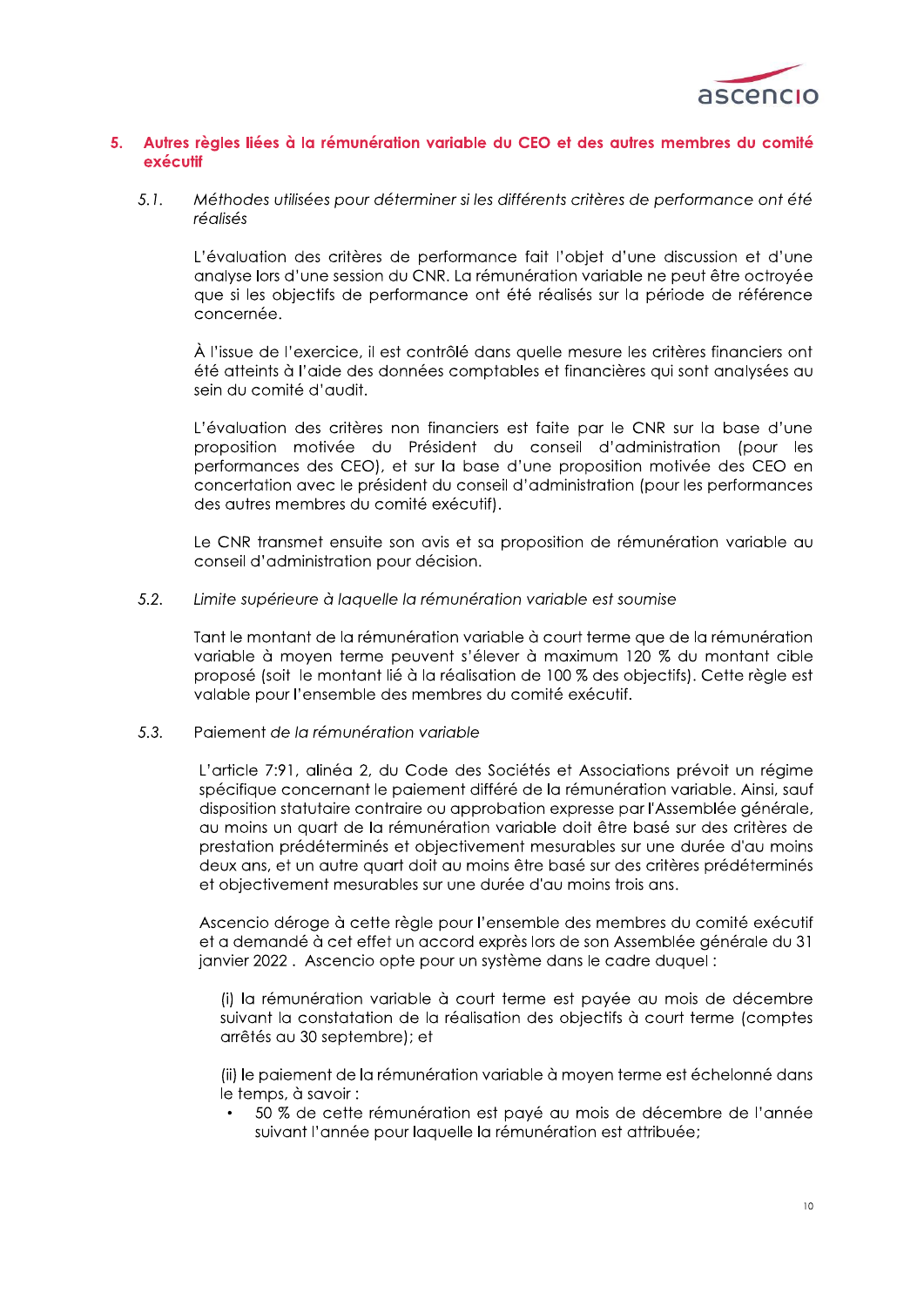

50 % de cette rémunération est payé au mois de décembre de la  $\bullet$ deuxième année suivant l'année pour laquelle la rémunération est attribuée.

Ainsi, le paiement différé est entièrement aligné sur la stratégie d'entreprise et les efforts opérationnels devant être déployés à court terme sont immédiatement récompensés.

La vision des membres du comité exécutif est également conservée à long terme et reste motivée par un paiement différé de la rémunération variable, pour autant que les objectifs de performance correspondants soient remplis.

Si le contrat est résilié de part ou d'autre, les membres du comité exécutif continueront à avoir droit à la rémunération déjà acquise mais non encore versée (court et moyen terme).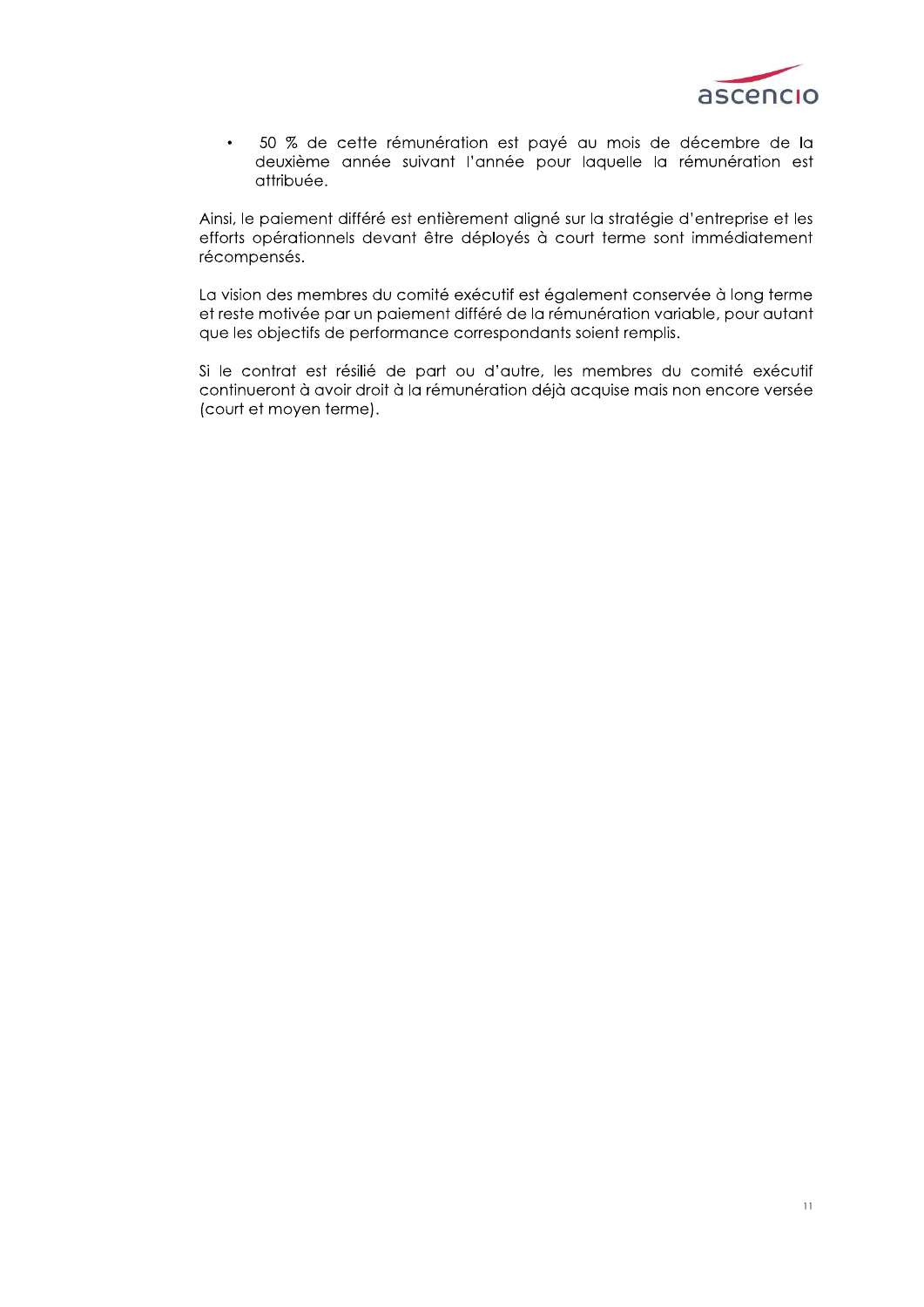

#### **Autres collaborateurs**  $\mathbf{A}$

Le conseil d'administration a confié au CNR l'examen et l'approbation des propositions formulées annuellement par le CEO au sujet du budget global (et non individuel) des rémunérations fixes et variables des collaborateurs d'Ascencio.

Le conseil d'administration a délégué au CEO et aux membres du comité exécutif l'examen et le pouvoir de décision concernant les rémunérations individuelles fixes et variables des collaborateurs d'Ascencio et des avantages extralégaux (ex. chèques repas, voiture, gsm, etc.) en fonction du niveau de responsabilité et d'expérience de chacun.

La rémunération variable des employés se compose d'une partie liée aux objectifs individuels et d'une partie liée aux objectifs collectifs de performance (Plan bonus CCT 90). Le résultat EPRA et la taux d'occupation déterminent ainsi dans quelle mesure la rémunération variable collective est attribuée.

### $7.$ Contribution de la Politique de rémunération à la stratégie d'entreprise, aux intérêts à long terme et à la création de valeur durable au sein de la Société

La Politique de rémunération d'Ascencio à l'égard de ses administrateurs aspire à attirer les profils permettant au conseil d'administration, grâce à la combinaison de leurs expériences, de leurs connaissances et de leurs compétences, de remplir son rôle : tendre à une création de valeur durable par le biais de la définition de la stratégie d'Ascencio, de la réalisation d'un leadership efficace, responsable et éthique et d'un contrôle permanent des performances de la Société.

La Politique de rémunération d'Ascencio à l'égard du CEO, des membres du comité exécutif et des autres collaborateurs d'Ascencio vise à attirer, récompenser et fidéliser les profils qui contribuent à la réalisation de la stratégie d'entreprise durable fixée par Ascencio notamment par la fixation de critères de performance qualitatifs et quantitatifs, alignés sur les objectifs à long terme d'Ascencio et son plan de croissance.

#### $8.$ **Comply or Explain**

a. Rémunération des administrateurs non-exécutifs en actions

Le Code 2020 - principe 7.6 préconise que les administrateurs non exécutifs reçoivent une partie de leur rémunération sous la forme d'actions de la Société. Ces actions sont conservées au moins un an après que l'administrateur non exécutif ait quitté le conseil et au moins trois ans après leur attribution. Les administrateurs non exécutifs ne bénéficient pas de stock-options.

**EXPLAIN** - Ascencio déroge à ce principe et n'alloue pas de rémunération en actions aux administrateurs non exécutifs. Compte tenu des montants actuels de la rémunération et du caractère indépendant des administrateurs non exécutifs, Ascencio est d'avis que l'octroi (d'une partie) de la rémunération en actions ne contribuerait pas nécessairement à l'objectif du Code 2020 de faire agir de tels administrateurs dans la perspective d'un actionnaire à long terme. La politique générale d'Ascencio et son mode de fonctionnement répondent déjà à l'objectif de la recommandation 7.6 du Code 2020 qui vise à promouvoir la création de valeur long terme et un équilibre entre les intérêts et les attentes légitimes des actionnaires et de l'ensemble des parties prenantes.